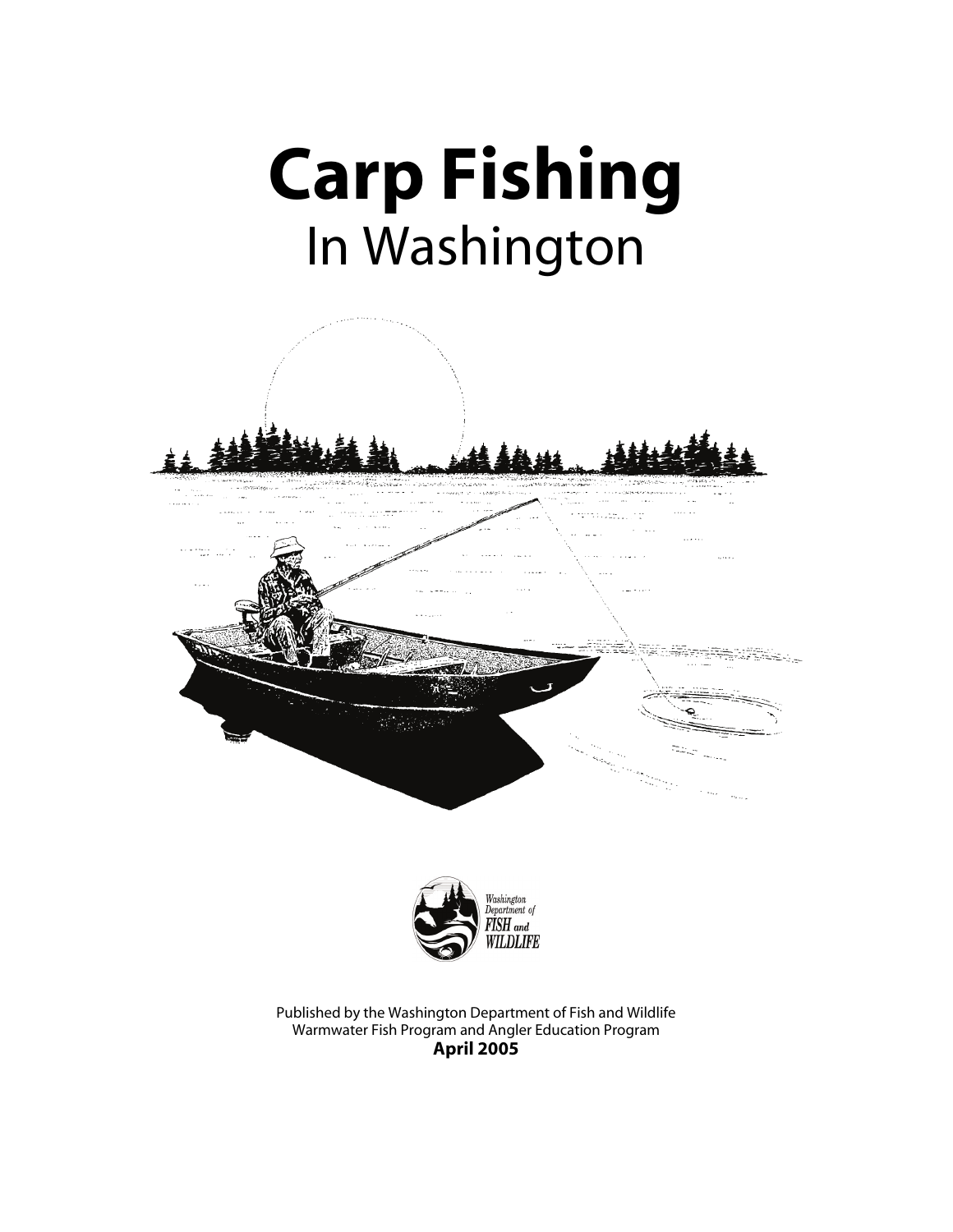# **Background**

According to Ben Hur Lampman in Coming of the Pond Fishes (published in 1946, and the basis for most historical information in this document), the earliest introduction of exotic fish in the Northwest was in 1880. In that year, a Troutdale, Oregon sea captain received from California a shipment of 35 "genuine German carp and perfect beauties." These fish soon spawned in their Troutdale pond, and before the year was out the Captain estimated his increase at 7,000 carp. In late May of 1881, Mother Nature played a cruel trick. An unusually high spring freshet invaded the carp nursery, and several thousand "perfect beauties" escaped into the Columbia River. Within 12 years, the Oregonian newspaper reported that commercial fishermen were offering to supply carp as fertilizer in any quantity to farmers, for \$5 a ton.

#### **Fishing For Carp**

In Washington, a fishing license is not required to fish for carp. There is also no daily limit. However, please be responsible and harvest only what you will use. Fishing for carp is normally done in two ways, the traditional angling methods using hook and line and with bow and arrow (bow-fishing).

#### **Hook and Line**

Your individual preference will dictate what kind of reel you will use, openfaced spinning, spin-casting, or baitcasting. However, most ardent carp anglers select an openfaced spinning reel because it offers the least amount of resistance when carp take the bait. Carp will normally pass up any bait that offers any resistance when eaten. Whatever reel is selected, it should be capable of holding 100-150 yards of 12 lb. test monofilament line, have a good drag system, and the capability of rapid line recovery. Line strength depends upon water conditions, potential obstacles, size of fish, and angler expectations. Although not crucial, monofilament in either clear or green is preferable to the braided, copolymer, or any of the highly visible lines.

The size and style of hook used for carp fishing influences the number and size of fish caught. There is some indication that treble hooks outfish single hooks in lakes. When dough baits are used, a treble hooks will hold the bait longer than single hooks and require less baiting. Smaller hooks (6, 8, 10, or 12) will catch smaller fish. A greater number of larger carp will be caught if the hooks are kept baited. The best style of hook is a size 6 or 8 shortshanked with straight eye. Treble hooks in sizes 8-12 work best and can be used with a variety of baits. The hook should be tied directly to the line. Sinkers should only be used if the weight of the bait is insufficient maintain its position on the bottom or if needed to cast further out. Either an egg or slip sinker should be used with a some type of stop to prevent the sinker from touching the bait. It is important that the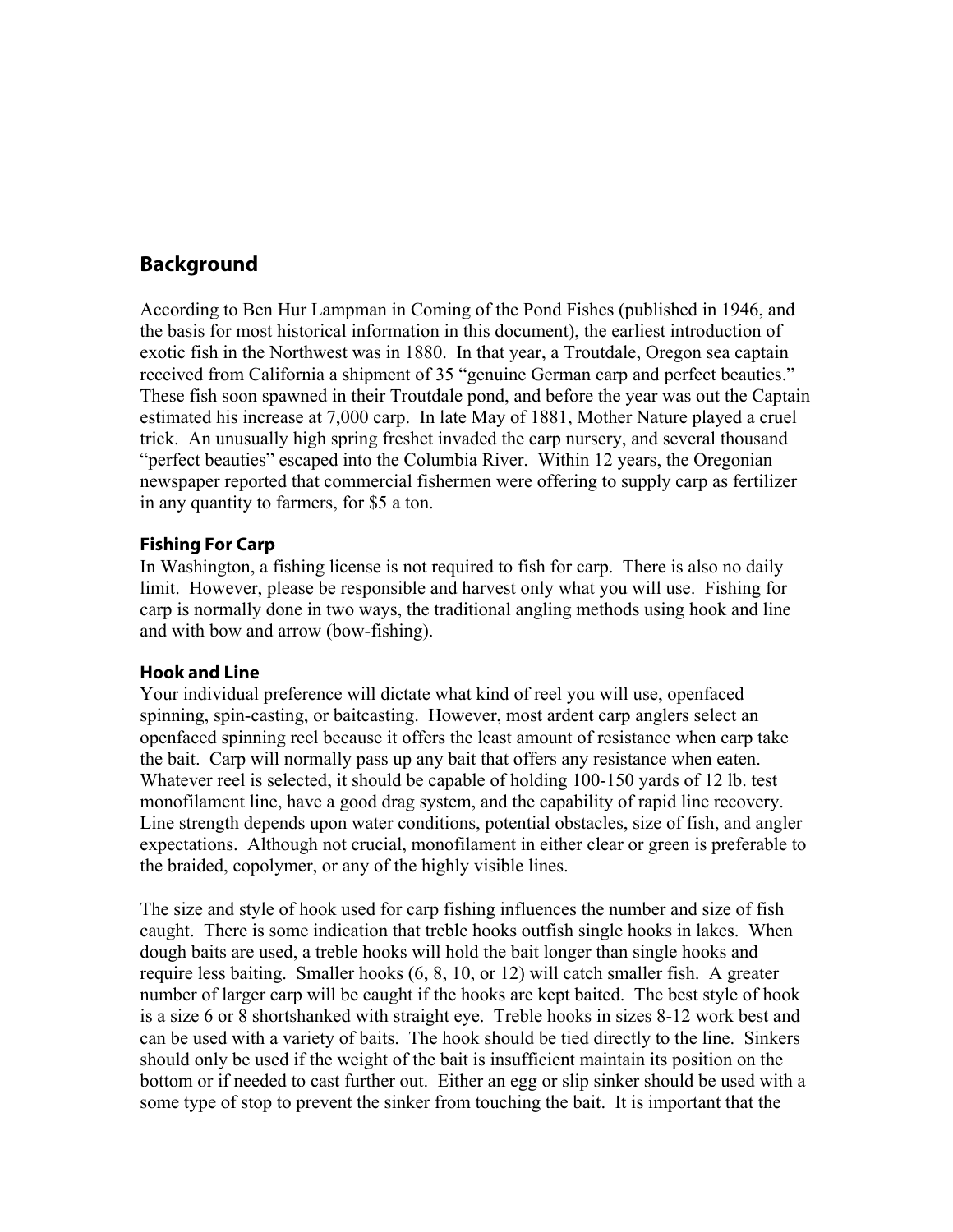fish not feel any resistance when the bait is swallowed. Always use the least amount of weight possible. The use of bobbers is not recommended because offer too much resistance when the fish takes the bait. A variety of baits can be used to fish for carp, but the most common are doughballs, corn, and worms.

Carp fishing in lakes should be done with a slack line. Cast the bait out and allow it to sink to the bottom. Then drag the bait a short distance to take the bend out of the line and after getting the rod in position, strip 3-4 feet of slack line off of the reel.

In streams, the current will take the slack out of the line, thus the line must be kept tight. The hook should be set immediately in warm water, on a firm bite or line movement. In cold water, the hook should be set when line movement is noticed. If snags or thick vegetation is a problem, a longer rod will allow you to drop the bait in a more vertical fashion. Greater casting distance can also be achieved with longer rods (up to 10 to 11 feet in length). They also allow for a quick line pickup, which provides a more forceful hook set. Many veteran carp anglers also employ some type of bite indicator. They range from simply draping a piece of paper over the line to elaborate electrical devices.

In cool weather, good carp fishing may be found throughout the day. However, in warmer weather, especially during the heat of summer, early morning and evening are the better times to fish.

In general, carp may be found any place in a river where you would expect to catch fish. Deep holes and driftwood piles are good producers of fish. In lakes, select a fishing site in the shallower areas and areas that are free of shoreline snags and/or heavy aquatic vegetation. Some vegetation may be desirable.

### **Fly Fishing**

Another hook and line method that is gaining popularity in carp fishing is fly fishing. There are two ways to fly fish for carp: sight casting and blind casting. Sight casting has its origins from the flats of the tropics. The techniques used are similar to those used for fishing for bonefish and on occasion, carp will take a fly from the surface. Although carp can be caught throughout the year, the spring is the best time because they congregate in the shallows in large schools to spawn. They are also a little less wary, however, you will still want to be as stealthy as possible. Once a carp is located (look for carp tailing, look for wakes in the water, or look for areas of disturbance) you will want to determine what direction the fish is travelling and cast the fly within a few feet in front of the fish. You will want to make as delicate a cast as possible to avoid spooking the fish. Let the fly sit motionless for a few seconds and then give it either tiny twitches or begin retrieving it with short slow strips. The method of blind casting to the fish is just that. You can cast to an area that appears to contain fish and you hope you're correct.

Fly rods in the 7- to 9-weight range are preferred because it has the extra backbone to turn these fish. Use a weight forward or double taper floating line. The reel should have a good drag system as well as having the capacity to hold at least 75 yards of 20 lb. backing. Leaders should be about 6-10 feet in length tippets should be from 8-12 lbs. The best chance of catching a carp on the fly would be from choosing a fly that imitates a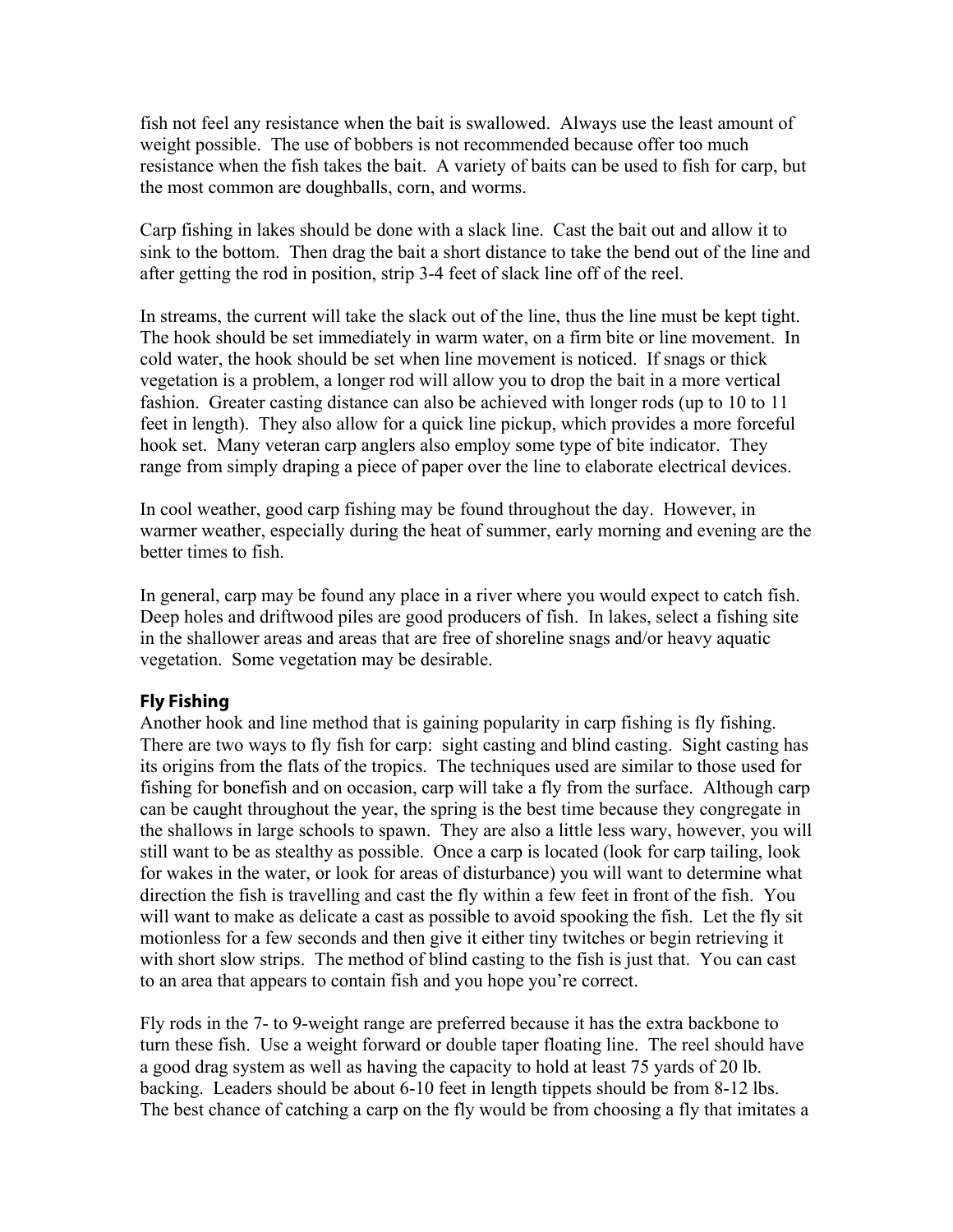food that the carp recognizes. There are three broad areas of food categories: 1) aquatic organisms, which include invertebrates (insects, worms, leeches, scuds, and crayfish) and vertebrates (small baitfish), 2) plant material (seeds of cottonwood and mulberries), and 3) introduced food (corn and bread). Flies can be impressionistic or realistic, but the choice would be to go with realistic looking flies and in sizes 6-10. Some fly patterns worth considering are: damsel fly nymph, wooley bugger, leech, San Juan worm, and crayfish.

### **Bow-fishing**

Bow-fishing can provide a great deal of challenge, action, and excitement. The bow should have a draw strength of at least 30 lbs. The bow will probably get covered in blood and mud, and occasionally sumberged in water. So do not get anything too fancy. Reels come in all shapes and sizes. They can be highly technical and expensive, or be as simple as a 1 pound coffee can secured to a narrow board. The close-faced spinning reel works fine, but you have a restriction on the line weight. Retriever reels are preferred because you can put very heavy line on them (200-400 lbs.). Fishing arrows work the best because the weight gives the best penetration. Arrow heads are a matter of preference. An arrow head with a reversible barb helps in taking the fish off.

As with fly fishing, bow-fishing requires stealth. The easiest time to bow-fish for carp is during the spring when the fish are spawning, less wary, and in the shallows. Carefully approach the carp by boat or wading. Be very careful to to keep the line clear of your wristwatch, clothing, buttons, and bow projections.

# **Distinguishing Common Carp from Grass Carp**

The common carp can be easily identified by several features. A few of these features are: large scales, two barbels on each side of the mouth, and the first dorsal and anal fin spines are serrated. Most carp are bronze-gold to golden yellow on the sides and yellowish white on the belly. Partly scaled or scaleless individuals are frequently caught by fishermen: these are known as "half-scaled," "mirror" or "leather" carp.



**Figure 1.** Common carp (*Cyprinus carpio*)